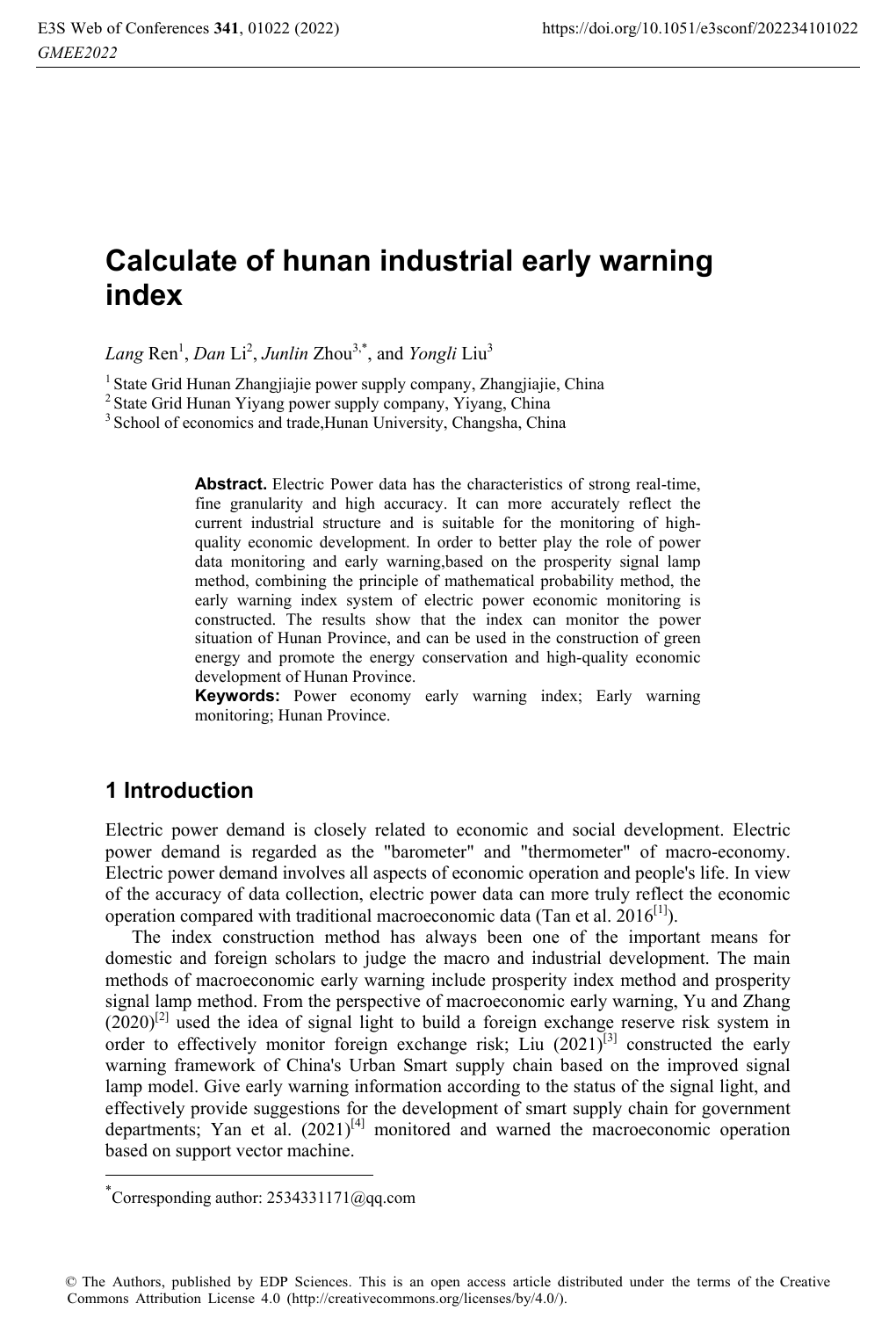From the perspective of the industry early warning system, Shi and Wang  $(2017)^{5}$ introduced the prosperity analysis into the electric power market, and compiled the leading index of electric power prosperity, predicted the turning point of future electric power demand development and speculated the future trend of electric power demand by observing the index; Chen and Wang  $(2019)^{[6]}$  analyzed the fluctuation of service industry by constructing a monthly consistent prosperity index of China's service industry through six service industry related indicators. The results show that the growth of China's service industry generally presents the characteristics of "slow growth and rapid decline" in the 21st century, which improves the early warning research of the service industry; Zhou et al.  $(2021)$ <sup>[7]</sup>built an MF-MS-SW model that can analyze seasonal and monthly frequencies at the same time, selected the leading, consistent and lagging mixing sample data composed of 21 indicators, and built China mixing electric power prosperity index and early warning signal system. Sun  $(2021)^{[8]}$  proposed and constructed a regional electric power prosperity early warning system based on multi-dimensional big data such as economy, energy, electric power and environment on the basis of analyzing common electric power prosperity indexes and early warning methods; However, the research on early warning index mostly starts from the macro-economy, so it often only includes various macroeconomic indicators in the selection of indicators, or studies the early warning system of different industries. Few studies start from the correlation between electric power and economy, look at economic development with electric power, and force electric power with economy. This paper starts from the two aspects of electric power and economy, The early warning index of Hunan electric power economy is constructed to monitor the economic development of Hunan Province.

## **2 Construction of early warning index of electric power economy in Hunan Province**

The design of prosperity signal system is based on the selection of advance and consistent system. The specific process includes the selection of signal indicator, the determination of indicator threshold and weight, and the calculation of comprehensive alarm index.

The early warning index in this paper is used to measure the economic prosperity of Hunan. It needs to use all the indicators in Hunan Province, covering the main aspects of Hunan economy. According to the data indicators selected by China to establish the early warning index and the economic development of Hunan Province, the index system of Hunan macroeconomic early warning index is finally determined, as shown in table 1, with 15 data in total.

| Order          | Name of Index                                       |  |  |  |  |  |  |
|----------------|-----------------------------------------------------|--|--|--|--|--|--|
|                | <b>Economic Indicators</b>                          |  |  |  |  |  |  |
| $X_1$          | Growth of industrial added value                    |  |  |  |  |  |  |
| $X_2$          | Money supply (M1) increases                         |  |  |  |  |  |  |
| $X_3$          | Loan balance growth in local and foreign currencies |  |  |  |  |  |  |
| $\rm X_4$      | Fixed asset investment growth rate                  |  |  |  |  |  |  |
| $X_5$          | Growth rate of total retail sales of consumer goods |  |  |  |  |  |  |
| $X_6$          | Import growth                                       |  |  |  |  |  |  |
| $X_7$          | Export growth                                       |  |  |  |  |  |  |
| $\mathrm{X}_8$ | Growth in fiscal revenue                            |  |  |  |  |  |  |
| $X_9$          | Growth in consumer price                            |  |  |  |  |  |  |
| $X_{10}$       | Real estate investment growth                       |  |  |  |  |  |  |
|                | <b>Power Data</b>                                   |  |  |  |  |  |  |

Table 1. Early warning index system.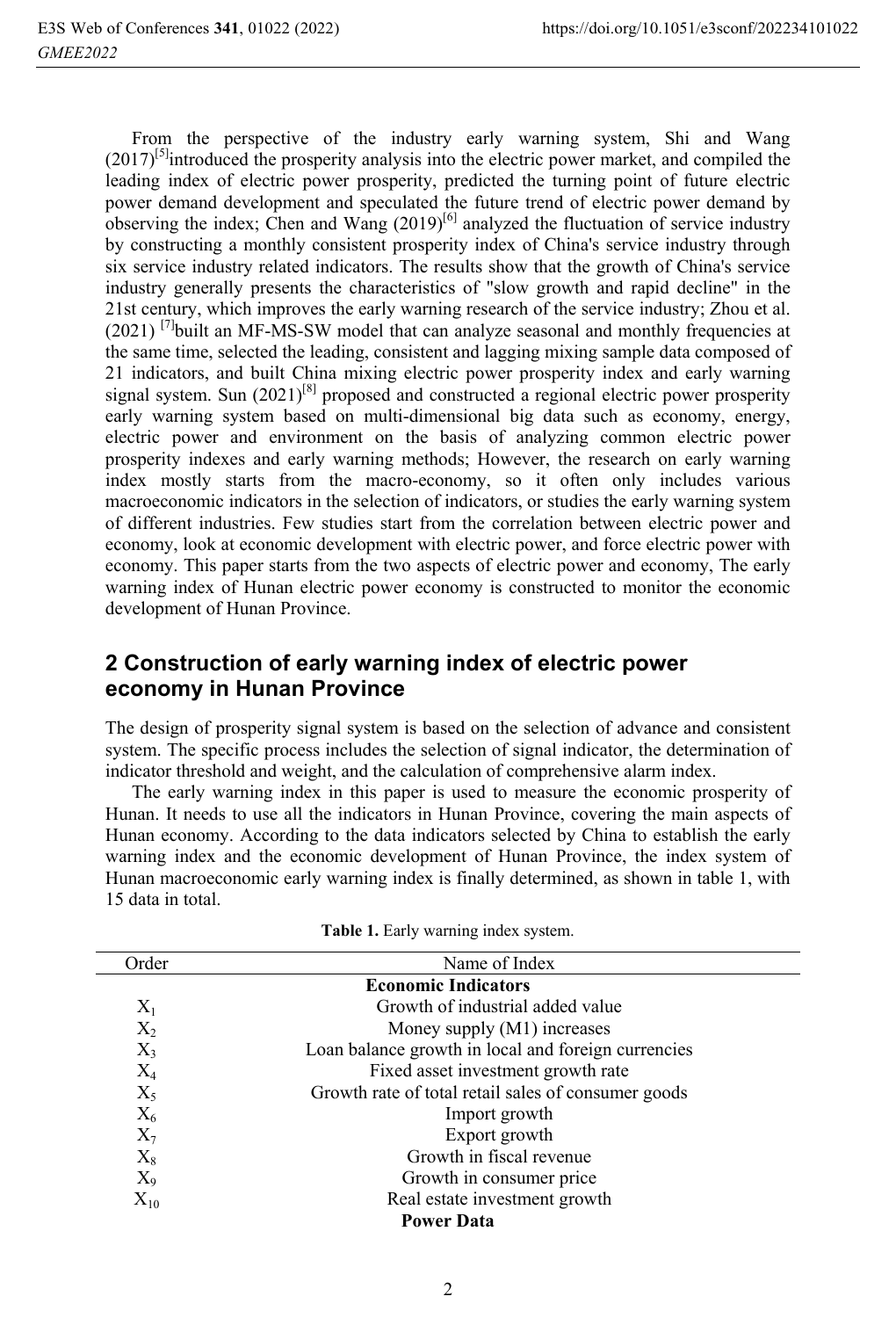| $Y_1$       | Industrial electricity consumption was used year on year           |
|-------------|--------------------------------------------------------------------|
| $Y_{2}$     | Ferrous metal smelting and rolling processing industry             |
| Y3          | Manufacture of non-metallic mineral products                       |
| ${\rm Y}_4$ | Transportation, electrical, and electronic equipment manufacturing |
|             | Production and supply of electricity, gas and water                |
|             |                                                                    |

We use mathematical statistics to determine the boundary of early warning indicators and divides the boundary of early warning indexes according to the specific steps of:

(1) The score is determined by determining a single warning indicator critical value. Note: Sample mean and sample standard deviation σ were calculated from the sample data of each boom warning indicator. The critical values of the warning index are shown in Table 2. Then, according to the interval of indicator value in each period, the signal light color of each indicator in each period is judged. Each signal is given different points, 5 for "red", 4 for "yellow", 3 for "green", 2 for "light blue" and 1 for "dark blue".

|                | <b>Critical Value</b>                    |                              |                                 |                                 |  |  |  |
|----------------|------------------------------------------|------------------------------|---------------------------------|---------------------------------|--|--|--|
| <b>Metrics</b> | $red \leftarrow$ yellow<br>$(u+2\sigma)$ | yellow←green<br>$(u+\sigma)$ | greenlight←blue<br>$(u-\sigma)$ | lightblue←blue<br>$(u-2\sigma)$ |  |  |  |
| $X_1$          | 9.998                                    | 8.68                         | 6.06                            | 4.742                           |  |  |  |
| $X_2$          | 4.302                                    | 3.20                         | 1.00                            | $-0.102$                        |  |  |  |
| $X_3$          | 18.84                                    | 14.49                        | 5.79                            | 1.44                            |  |  |  |
| $X_4$          | 32.77                                    | 20.10                        | $-5.24$                         | $-17.91$                        |  |  |  |
| $X_5$          | 106.06                                   | 68.61                        | $-6.29$                         | $-43.74$                        |  |  |  |
| $X_6$          | 77.57                                    | 51.03                        | $-2.05$                         | $-28.59$                        |  |  |  |
| $X_7$          | 40.35                                    | 29.26                        | 7.08                            | $-4.01$                         |  |  |  |
| $X_8$          | 24.19                                    | 19.70                        | 10.72                           | 6.23                            |  |  |  |
| $X_9$          | 26.33                                    | 18.55                        | 2.99                            | $-4.79$                         |  |  |  |
| $X_{10}$       | 18.46                                    | 16.95                        | 13.93                           | 12.42                           |  |  |  |
| $Y_1$          | 24.72                                    | 14.61                        | $-5.61$                         | $-15.72$                        |  |  |  |
| $Y_2$          | 11.31                                    | 5.90                         | $-4.92$                         | $-10.33$                        |  |  |  |
| $Y_3$          | 35.21                                    | 20.24                        | $-9.70$                         | $-24.67$                        |  |  |  |
| $Y_4$          | 46.7                                     | 26.36                        | $-14.32$                        | $-34.66$                        |  |  |  |
| $Y_5$          | 46.43                                    | 26.24                        | $-14.14$                        | $-34.33$                        |  |  |  |

**Table 2.** Cut-off value of Hunan electric power economic early warning index.

(2) Determine the valve value of the composite index score. After determining the score of the composite index, the boundary value corresponding to the composite index is determined, and then the signal light color corresponding to the composite index is determined. The formula is below. The specific results are shown in Table 3.

$$
I_{\text{yellow}\rightarrow\text{red}} = 15 \times 5 \times 85\% = 63.75
$$
\n
$$
I_{\text{green}\rightarrow\text{yellow}} = 15 \times 5 \times 74\% = 55.5
$$
\n
$$
I_{\text{light blue}\rightarrow\text{green}} = 15 \times 5 \times 50\% = 37.5
$$
\n
$$
I_{\text{blue}\rightarrow\text{light blue}} = 15 \times 5 \times 36\% = 27
$$
\n(1)

|  |  |  |  |  |  |  |  | Table 3. Threshold setting of Hunan electric power economic early warning index. |  |
|--|--|--|--|--|--|--|--|----------------------------------------------------------------------------------|--|
|--|--|--|--|--|--|--|--|----------------------------------------------------------------------------------|--|

| Warning | superheat | Hot | stabilize | Cold | supercooling |
|---------|-----------|-----|-----------|------|--------------|
| status  |           |     |           |      |              |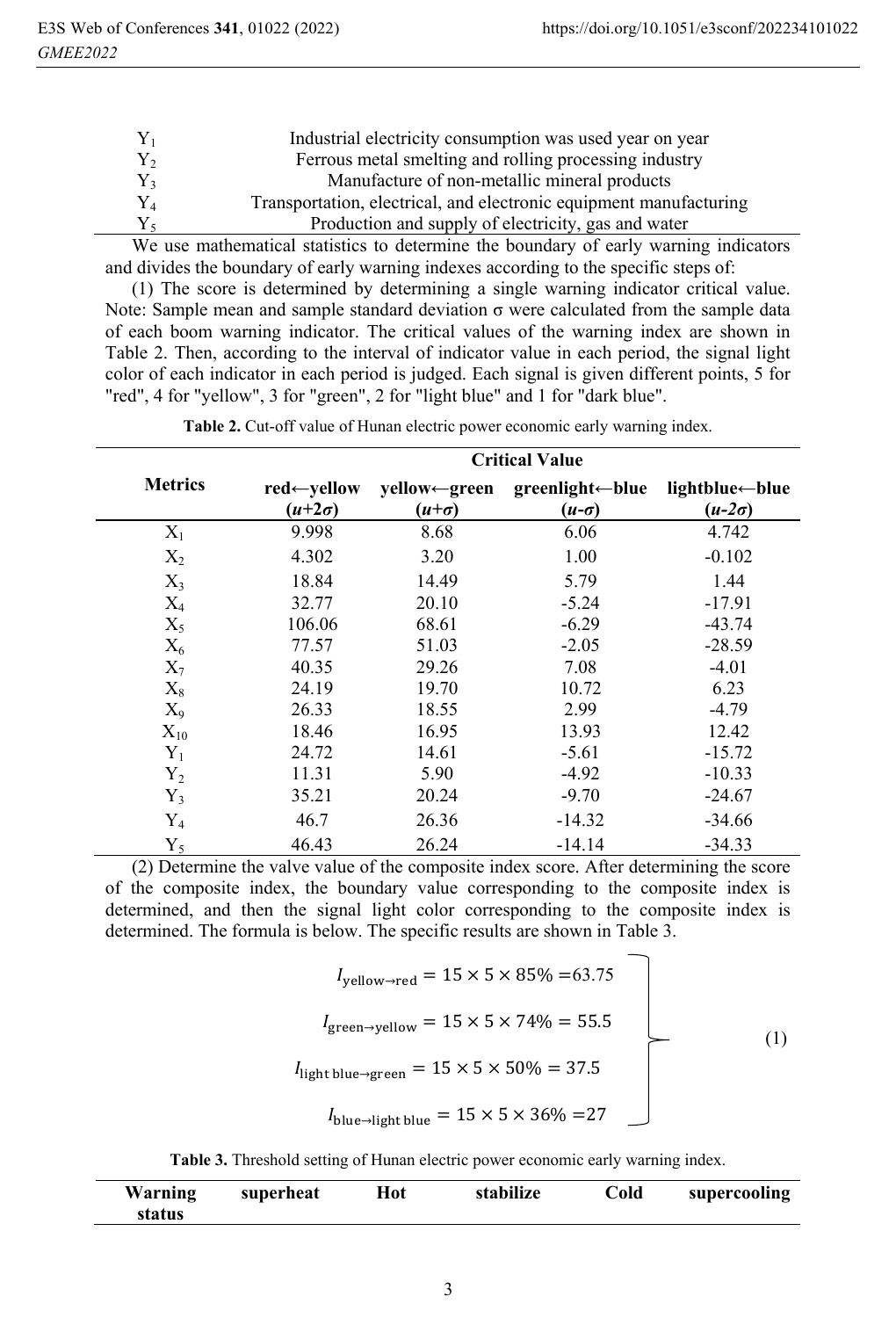| signal lamp | Red | <b>v</b> ellow | freen         | $\angle$ ight blue | Blue |  |
|-------------|-----|----------------|---------------|--------------------|------|--|
| threshold   |     | [55.5, 63.75]  | [37.5, 52.25] | 1273751<br>.       |      |  |

(3) Determine the color of the comprehensive index signal light. See (2) for constructing comprehensive index targets.

$$
Y_{t i} = Y_{t 1} + Y_{t 2} + Y_{t 3} + Y_{t 4} + Y_{t 5} + Y_{t 6} + Y_{t 7} + Y_{t 8} + Y_{t 9} + Y_{t 10} + Y_{t 11} + Y_{t 12} + Y_{t 13} + Y_{t 14} + Y_{t 15}
$$
\n
$$
(2)
$$

Among them, Y is the comprehensive index score,  $t=1,2, \ldots, 60$ , representing different periods, i=1,2, ... 15, representing 15 early warning indicators,  $Y_{t1}$ ,  $Y_{t2}$ ,  $Y_{t3}$ ,  $Y_{t4}$ ,  $Y_{t5}$ ,  $Y_{16}$ ....  $Y_{115}$ , representing the signal light score of 15 early warning indicators in period t, adding them to indicate the Hunan early warning index score.



**Fig.1.** Trend chart of electric power economy early warning index in Hunan Province.

Hunan province electric power economy early warning index is mainly in green state, indicating Hunan province economic development is in normal state, the current economic and electric power development is very stable. As can be seen from Figure 1, the warning index of Hunan province was stable in 2016. In April 2016, it changed from the green light area to the light blue light area and then fell back to the green light area, indicating that the economic development of Hunan Province changed from normal to cold and then normal operation. According to the analysis of various indicators in April 2016, industrial electricity consumption and non-metallic mineral products industry electricity consumption are in the "light blue light" area, while the electric power consumption of transportation, electrical and electronic equipment manufacturing industry and electricity, gas and water production and supply industry are in the "blue light" area. On the one hand, it shows that Hunan electric power plays an important guiding role in economic development, and the economic development of Hunan Province needs the drive of electric power; On the other hand, except for the real estate industry and import and export growth in Hunan Province, other economic indicators are in the "green light zone " or "yellow light zone ", and the economic development of Hunan Province is relatively stable. Subsequently, the signal light of Hunan Province turned green after May 2016, and the early warning index rebounded and entered the "yellow light zone" in February 2018. The economy in 2018 became hot because of the influence of the growth of Hunan province's export and local fiscal revenue. These two indicators entered the "red light zone" in February 2018; influenced by the Spring Festival effect, the growth rate of social consumer goods in Hunan province is in a hot state; the growth rate of power consumption in ferrous metal smelting and calendering industry in Hunan province increased in February 2018, indicating that the economy in 2018 was mainly influenced by fiscal policy, export and holiday effect. In February 2020, the electric power economic index of Hunan Province fell into the "light blue light zone", and the electric power economy was cooling down, mainly due to the cooling of the electric power market and the impact of the decline in export and fiscal